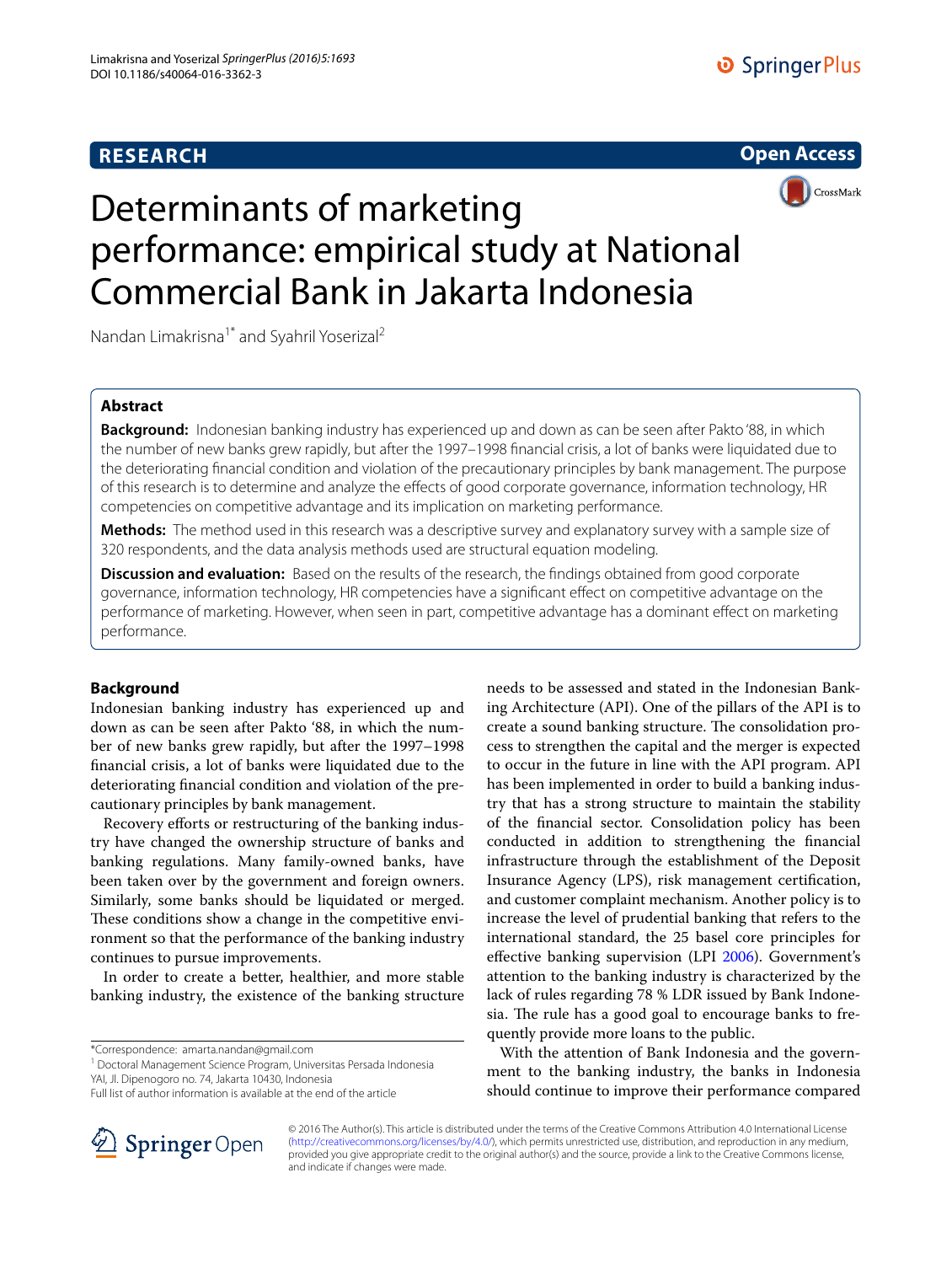to those in some countries. However, the performance of the national public banking remains relatively stagnant or even shows no improvement and are still below under the bank some Asian countries. The performance of national public banking is still relatively low as well as in the general performance of the national banking system at the regional level in DKI Jakarta.

Based on the data from the Bank Indonesia [\(2011](#page-5-0)), the development of third-party funding (TPF) tends to stagnate, even in 2011, there was a decline in growth, IE growth of 18.2 % (yoy) in the second quarter of 2011, compared to first quarter in 2011 (18, 8 %, yoy). SME loan growth was relatively stagnant, even credit growth in 2011 relatively declineed and the first quarter growth in SME loans amounted to 7.9 % (yoy) to 7.5 % (yoy) in the second quarter. Hereinafter, the loan to deposit ratio (LDR) during 2010–2011 in the second quarter was still below the standard NPL Bank Indonesia (78 %).

Subanidja [\(2006:](#page-6-1) 15), states that the bank's performance is indicative of the performance of the banking marketing so that the poor performance of the national public banking in Jakarta tends to be caused by poor marketing performance.

Denton ([2009](#page-5-1)), suggests that the company that has a competitive advantage will be able to achieve a high performance marketing/superiority because the superior marketing performance can be achieved either through competitive advantage or comparative and cooperative advantages. Then, Ilyas ([2011](#page-6-2): 1233) state that superior marketing performance will be achieved through three advantages, namely comparative advantage, competitive advantage/competitive, and cooperative advantage. Based on the above two statements, the poor performance of the national commercial banking of the regional marketing in Jakarta tends to be caused by low competitive advantage. This is shown by the research conducted by Ratnaningsih and dan Wiguna ([2010](#page-6-3)) which shows that the elements of competitive advantage such as delivery speed, quality, price levels, technology, and networks still provide low benefits while costs are high.

Lado ([2007\)](#page-6-4) view that the resources in terms of the competency of human resources are used for achieving the competitive advantage. Lack of national competitive advantage of regional banking in Jakarta tends to be caused by the relatively low HR competencies. Some of the central bank offices in Jakarta which demonstrate the ability of internal resources are still below the standard set by Bank Indonesia capabilities, such as lack of human resources, corporate resources, and physical resources. The poor performance of bank marketing in the Jakarta regional competitive disadvantage os also likely to be caused by a lack of human resource competencies. It can be seen from the human resources (people) that are owned by banks that reflect less business strategy built. Service industries such as banks, human resource are a very important factor for human resources that play an important roles for its client services both creditor and debtor, the use of technology tools, as well as interacting with customers.

Almajali ([2011:](#page-5-2) 5) states that the implementation of information technology in the management facilitates business decision making so as to create a sustainable competitive advantage. Lutfiyahita [\(2011](#page-6-5)) the use of information and communication technology in the national banking sector is relatively more developed than others, but its use is still not optimal. Based on this statement, it can be said that the implementation of banking information technology is less than optimal leading to the lack of achieving competitive advantage.

Ping [\(2011:](#page-6-6) 10) state that the model of good corporate governance will increase the competitive advantage and performance of banking. Based on these statements, it appears that the competitive advantage and performance of the regional banking industry, especially low Jakarta, are allegedly caused by a lack of good corporate governance. This is shown by the Indonesian Banking Survey Report [\(2011](#page-6-7):14) that a lot of fraud taking place in national public banks is due to the lack of good corporate governance, for instance identity fraud (29 %), internet banking and ATM fraud (21 %), fraudulent transfer of funds (19 %), collusion between employees and customers (25 %), and other corrupt practices (6 %).

In the previews research, like Denton ([2009](#page-5-1)) just competitive advantage have effect on marketing performance. Lado ([2007](#page-6-4)) view that just the resources in terms of the competency of human resources are used for achieving the competitive advantage and also have effect on marketing performance. Almajali [\(2011](#page-5-2): 5) states that just the implementation of information technology in the management facilitates business decision making so as to create a sustainable competitive advantage, and also effect on marketing performance. Ping and Wing ([2011:](#page-6-6) 10) state that just the model of good corporate governance will increase the competitive advantage and performance of banking. But Novelty in this research difference with the previews research, because in this research will test as a simultaneous effect competency, information technology, and good corporate governance on competitive advantage, also will increase marketing performance.

#### **Hypotheses and methodology**

#### **Good corporate governance**

Teng et al. ([2011:](#page-6-8) 1181), good corporate governance (GCG) is needed to encourage the creation of a market that is efficient, transparent and consistent with legislation. The main purpose of good corporate governance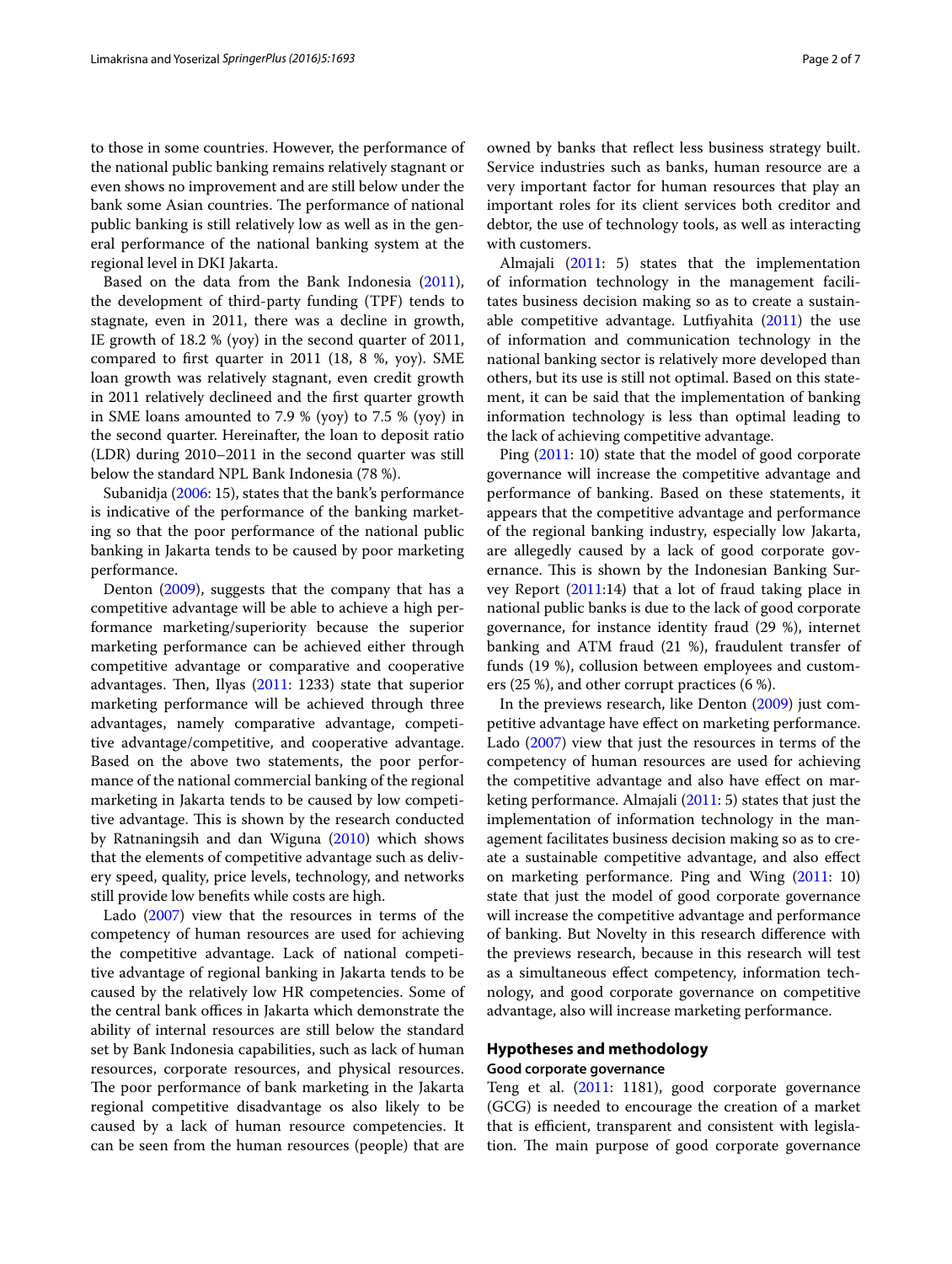(GCG) is a system created checks and balances to prevent the misuse of corporate resources and keep pushing the growth of the company (Dyah [2011](#page-5-3): 54).

In UU No. 40 of 2007 the principles of Good Corporate Governance (GCG) should reflect on the following matters: transparency, accountability, responsibility, independence, fairness.

#### **Information technology**

Kotler and Keller [\(2009:](#page-6-9) 141) to enter banking information technology services is defined as "a coordinated collection of data, system, tools, and techniques with supporting software and hardware by which an organization gathers and interprets relevant information from business and the environment and turns it into a basis for marketing action".

Talvinen ([2005:](#page-6-10) 26) argues that IT is broadly built by three major components which are Database, Hardware, and Software Systems. Database consolidates the various records that are stored in separate files in the common composite data elements that provide data for many applications (O'Brain [2005](#page-6-11): 211). Hardware system of a hardware device that is used as a tool to assist in decision-making, including computer components, communications equipment, ATM and other computer system components (Ali [2009](#page-5-4)). Software systems are available for the end user, the main categories of system software and application software. Software systems perform information processing jobs for end users and software application to manage and support the operation of computer systems and networks (O'Brain [2005](#page-6-11): 155).

#### **HR competencies**

Paula [\(2011](#page-5-5): 384) argue that the competence of HR is a human resources expertise that includes technical, strategic, organizational, interpersonal, and personal management.

Vos [\(2011](#page-6-12): 5) define human resource competencies, *"*an underlying characteristic of an individual that is causally related to criterion-referenced effective and/or superior performance in a job or a situation*".*

Hudson and Radu ([2011](#page-5-6)) state that HR competence consists of two dimensions, namely attitude and behavior competency.

#### **Competitive advantage**

Bennett and Smith ([2002:](#page-5-7) 75), competitive advantage achieves excellence through superior customer value by creating a competitive strategy to achieve profitability and growth.

Hsieh et al. [\(2005](#page-5-8): 12) state that "A competitive advantage involves a series of systematic and related decisions that give a business a competitive over other businesses.

The concept of business competitive advantage is primarily derived from Porter's classifications of generic strategies." The business strategy of a company is geared to win the competition in the target market. A competition will be won if the manufacturer is able to create a business strategy that has a competitive advantage (competitive advantage).

Suryaningsih and Abdul ([2010](#page-6-13): 14), an indicator of the competitive advantage of banks is as follows: Delivery Speed, Quality, Culture, Price Level, Customer Knowhow, Technology, Networks, R & D, Management, Contract, and Safety.

#### **Marketing performance**

Basically, the sale is one of the performance marketing which is the level of work achieved by the company during the period, compared to the operational objectives, standards and criteria that have been set previously.

Pribadi and Kanai ([2011\)](#page-6-14) argue that performance marketing is an achievement that earned the company from marketing activities are done. Performance marketing is more precisely measured through the customer's perspective, namely customer satisfaction, customer profitability, and the acquisition of new customers.

Based on the framework above, conceptual research model can be described as in Fig. [1.](#page-3-0)

#### **Hypothesis**

| H1:               | There is an influence of good corporate gov-    |  |  |
|-------------------|-------------------------------------------------|--|--|
|                   | ernance on competitive advantage                |  |  |
| H1a:              | There is an influence of transparency on com-   |  |  |
|                   | petitive advantage                              |  |  |
| H1b:              | There is an influence of accountability on      |  |  |
|                   | competitive advantage                           |  |  |
| H1c:              | There is an influence of responsibility on com- |  |  |
|                   | petitive advantage                              |  |  |
| $H1d$ :           | There is an influence of independency on        |  |  |
|                   | competitive advantage                           |  |  |
| H <sub>1</sub> e: | There is an influence of fairness on competi-   |  |  |
|                   | tive advantage                                  |  |  |
| H2:               | There is an influence of information technol-   |  |  |
|                   | ogy on competitive advantage                    |  |  |
| $H2a$ :           | There is an influence of database on competi-   |  |  |
|                   | tive advantage                                  |  |  |
| H2b:              | There is an influence of software system on     |  |  |
|                   | competitive advantage                           |  |  |
| $H2c$ :           | There is v influence of hardware system on      |  |  |
|                   | competitive advantage                           |  |  |
| H3:               | There is an influence of HR competence on       |  |  |
|                   | competitive advantage                           |  |  |
| H3a:              | There is an influence of behavior competency    |  |  |
|                   | on competitive advantage                        |  |  |
|                   |                                                 |  |  |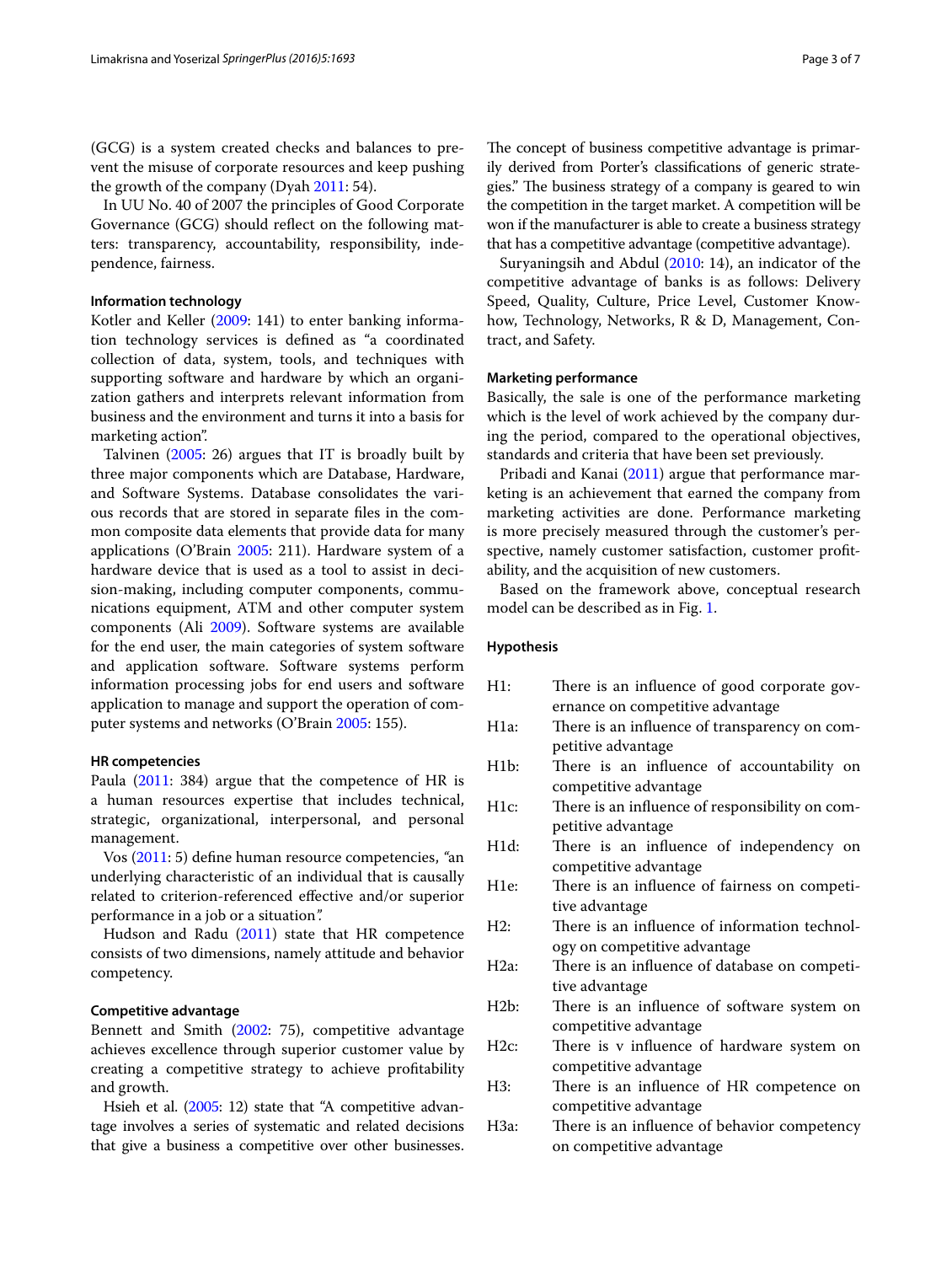



- <span id="page-3-0"></span>H3b: There is an influence of attitude competency on competitive advantage
- H4: There is an influence of competitive advantage on marketing performance

## **Methods and procedure**

The nature of this research is descriptive and verification, and the research method used was a descriptive survey method and explanatory survey. The type of investigation in this study is causality. The unit of analysis in this study is the organization, in which a national public banking unit of observation is the manager of the National Bank in Jakarta. Time frame in this study is cross-sectional, i.e. the information of most of the population (the sample of respondents) was collected directly from empirically location in order to know the opinion of the major population towards the object being studied.

Sources of data in this research are a secondary data source of documentation or reports which are available to the agency. Primary data in the form of good corporate governance, information technology, human resource competencies and competitive advantages, and performance marketing is sourced from the Bank Manager.

The total population in this study was 90 commercial banks, and the sample size using the formula Slovin ([1998;](#page-6-15) 49) is 48 commercial banks, and the number of respondents who used the unit study using a stratified random sampling method was of 320 respondents.

The method of analysis used in this study is the analysis of structural equation modeling (SEM) by using processing software Lisrel 8:30. In the SEM analysis method, statistical estimation was individually tested using the t test. Through the output path diagram, statistical t value, *t* test results confirmed Lisrel with the complete test error rate set at 5 %. In addition to individual, SEM also tested the proposed model as a whole, namely through conformance test model (goodness of fit statistics).

## **Result and discussion**

Based on Table [1](#page-4-0), three sizes obtaining suitability index models have a good fit, the GFI, RMSEA, and AGFI. Other suitability index models are under either measure compliance, but still within the scope of the suitability of the marginal (marginal fit). Marginal fit is the congruence condition measurement model under the criterion measure of absolute fit, incremental fit, but can still be passed on further analysis, because it is close to the size criteria of good fit (Hair, Andersen, Tatham, and Black [2006:](#page-5-9) 623).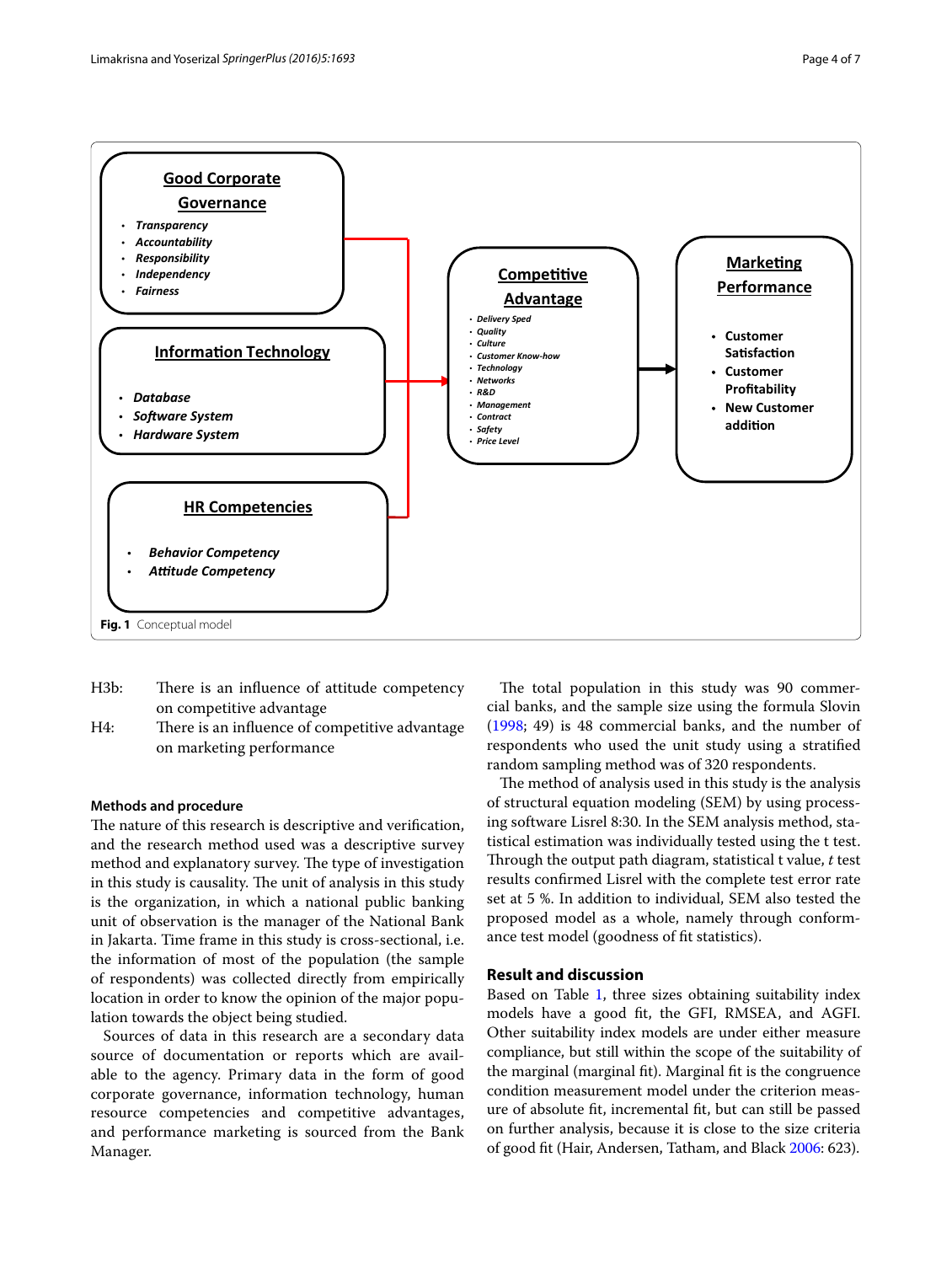## <span id="page-4-0"></span>**Table 1 Model suitability**

| <b>GOF indicator</b> | <b>Expected result</b> | <b>Estimation result</b> | Conclusion   |
|----------------------|------------------------|--------------------------|--------------|
| Absolute fit         |                        |                          |              |
| GFI                  | GF > 0.90              | 0.91                     | Good Fit     |
| <b>RMSFA</b>         | RMSEA < 0.08           | 0.03                     | Good Fit     |
| Incremental fit      |                        |                          |              |
| <b>NNFI</b>          | NNFI > 0.90            | 0.79                     | Marginal Fit |
| <b>NFI</b>           | NF1 > 0.90             | 0.79                     | Marginal Fit |
| AGFI                 | AGF1 > 0.90            | 0.93                     | Good Fit     |
| <b>RFI</b>           | RFI > 0.90             | 0.76                     | Marginal Fit |
| IFI                  | IF > 0.90              | 0.82                     | Marginal Fit |
| <b>CFI</b>           | CFI > 0.90             | 0.82                     | Marginal Fit |

Source: results of treatment with LISREL 8:30

Based on the results of the analysis with Lisrel 8:30 embodied in the unity hypothesis (H1) to the ninth hypothesis (H9) are depicted in Table [2](#page-4-1):

Based on the above results, the national public banking in Jakarta will be able to improve marketing performance, especially in customer profitability (Y13) if the company has a competitive advantage, especially in high technology (Y5), while the competitive advantage in the company's technology will be superior if the company has a reliable information technology system, especially in applications (software) (X8) and have good corporate governance, especially in the independent (X4) in implementing the precautionary principle and supported by human resources especially in the behavior of high competency (X9).

Then, based on the perception of the general manager of the national banking system in Jakarta, corporate governance (GCG) is still relatively poor, especially in such elements that provide complete and accurate information, the level of ease for access by stakeholders according to their rights in giving opportunity to all stakeholders to provide input/opinions, and in providing access to information in accordance with the principle of openness. Based on this, the national commercial banks in Jakarta are demanded to pay more attention to and improve the implementation of good corporate governance (GCG). Therefore, competence provides complete and accurate ease of access to stakeholders according to their rights, and opportunities provide constructive input from stakeholders. This can be done by increasing the ability of the application system and HR competences. Thus, openness, accountability, and fairness of the National Banking can be improved (Permata Budi Asri [2011](#page-5-3); Ping et al. [2011;](#page-6-6) Teng et al. [2011](#page-6-8)).

Information technology (IT) of a national public bank in Jakarta is still relatively low, especially in the elements of security such as ATM availability, transaction availability through internet and phone banking through transaction availability, completeness featured on ATMs, and the completeness of the features on internet banking. Therefore, it is necessary that national public banking in Jakarta be able to improve their skills in the use of information technology to provide easiness to customers, debtors, and other stakeholders in the transaction. The ability to use new information technology is only held by four (big four) banks. (Almajali [2011](#page-5-2); Hsieh et al. [2005](#page-5-8); O'Brain [2005\)](#page-6-11).

HR competencies owned by national commercial banks in Jakarta still need attention, and these elements relate to

|            | - - |          |  |
|------------|-----|----------|--|
| Hypothesis |     | Variable |  |
|            |     |          |  |

| <b>Hypothesis</b> | Variable                                                        | <b>Standardize coefficients</b> | t value |
|-------------------|-----------------------------------------------------------------|---------------------------------|---------|
| H1                | Good corporate governance $\rightarrow$ competitive advantage   | 0.28                            | 2.78    |
| H1a               | Transparency $\rightarrow$ competitive advantage                | 0.24                            | 2.56    |
| H1b               | Accountability $\rightarrow$ competitive advantage              | 0.27                            | 2.77    |
| H1c               | Responsibility $\rightarrow$ competitive advantage              | 0.31                            | 3.17    |
| H <sub>1</sub> d  | Independency $\rightarrow$ competitive advantage                | 0.35                            | 3.35    |
| H <sub>1e</sub>   | Fairness $\rightarrow$ competitive advantage                    | 0.30                            | 3.12    |
| H2                | Information technology $\rightarrow$ competitive advantage      | 0.45                            | 4.44    |
| H2a               | Database $\rightarrow$ competitive advantage                    | 0.29                            | 2.79    |
| H2b               | Software system $\rightarrow$ competitive advantage             | 0.25                            | 2.79    |
| H2c               | vHardware system → competitive advantage                        | 0.21                            | 2.12    |
| H3                | Human resource competencies $\rightarrow$ competitive advantage | 0.26                            | 3.75    |
| H3a               | Behavior competency $\rightarrow$ competitive advantage         | 0.38                            | 3.41    |
| H3b               | Attitude competency $\rightarrow$ competitive advantage         | 0.29                            | 2.79    |
| H <sub>8</sub>    | Competitive advantage $\rightarrow$ marketing performance       | 0.70                            | 10.33   |

Source: results of treatment with LISREL 8:30

Significant t values are in italics ( $t > 1.96$ )

<span id="page-4-1"></span>**Table 2 Hypothesis testing**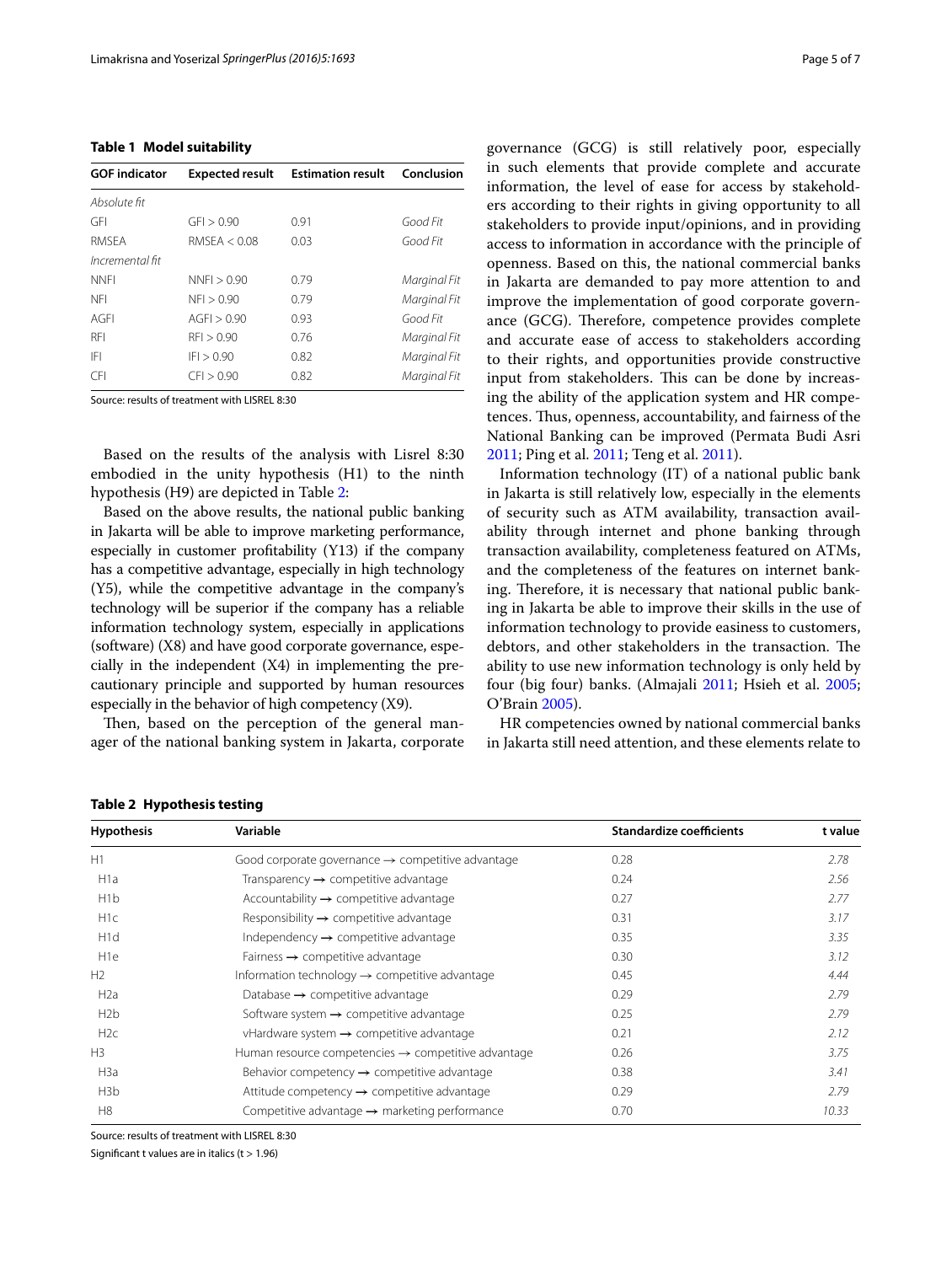feelings of being needed by others, easily satisfied, being tired, waiting for free time, the tendency to do something, the tendency to be lazy, and waiting for retirement. This suggests that the attitude of human resource competency owned by banking companies needs to be improved so as to contribute to the companies. The steps can be carried out by the national public banking in Jakarta through training, soft skill development, proper rotation system, career development, and transparent and non-discriminatory promotion system (Vos et al. [2011](#page-6-12); Paula et al. [2011](#page-5-5); Hudson et al. [2011\)](#page-5-6).

Competitive advantage in the national public banking in Jakarta is still relatively low, especially on elements such as the speed of product offerings or services to customers, the technology used, extensive networks, research and development activities, and the level of costs offered. This shows that the speed in product offerings or customer service needs to be improved or repaired, so that the company's products can be enjoyed by the banking customers with superior service. Then, from the aspects of network technologies and the development and improvement, customers, debtors and other stakeholders need transaction with ease (Bennett et al. [2002](#page-5-7); Suryaningsih and Abdul [2010\)](#page-6-13).

National public banking marketing performance in Jakarta is still relatively low, especially on the elements in improving the total customer satisfaction which can increase customer loyalty. This shows that the national public banking in DKI Jakarta should be able to have an advantage in implementing information technology, owning and implementing good corporate governance (GCG), and have the ability to utilize human resource competency behavior that has a high competency and attitude (Pribadi and Kanai [2011\)](#page-6-14) Mayden and Lado ([2007\)](#page-6-4).

### **Findings**

The national public banking in Jakarta will be able to improve marketing performance if the company has a competitive advantage, while the competitive advantage in the company's technology will be superior if the company has a reliable information technology system, especially in applications (software) (H2b) and have good corporate governance, especially in the independence (H1d) of implementing the precautionary principles which are supported by human resources especially in the behavior of high competency (H3a).

#### **Conclusion**

Good governance have positive and significant influence on competitive advantage. Transparency, accountability, responsibility, independency, and fairness have positive and significant effects on competitive advantage, but independency has dominant effects on competitive advantage.

Information technology has positive dan significant effects on competitive advantage. Database, software and hardware systems have positive and significant effect on competitive advantage, but software system has dominant effects on competitive advantage.

HR competency has positive and significant effects on competitive advantage. Behavior competency and attitude competency have positive and significant effects on competitive advantage, but behavior competency has a dominant effect on competitive advantage.

Competitive advantage has positive and significant effects on marketing performance.

#### **Authors' contributions**

NL designed the project, carried out the survey, performed quantitative analysis, and drafted most of the manuscript. SY drafted the text description of Case. Both authors contributed to the writing of the overall discussion and evaluation, edited the manuscript. Both authors read and approved the final manuscript.

#### **Author details**

<sup>1</sup> Doctoral Management Science Program, Universitas Persada Indonesia YAI, Jl. Dipenogoro no. 74, Jakarta 10430, Indonesia. <sup>2</sup> Vocation Department, LP3I, Jl. Keramat Raya, Jakarta 10430, Indonesia.

#### **Acknowledgements**

Support for this publication has been provided by the University of Persada Indonesia Y.A.I. The views expressed do not necessarily reflect the views of the Office of Learning and Teaching. The authors thank the project team members, staff, and associates at the doctoral program.

#### **Competing interests**

All authors declare that they have no competing interests.

Received: 31 May 2016 Accepted: 22 September 2016 Published online: 01 October 2016

#### **References**

- <span id="page-5-2"></span>Almajali DA, Dahalin ZM (2011) Factors influencing IT-business strategic alignment and sustainable competitive advantage: a structural equation modeling approach. IBIMA Publishing, Malaysia
- <span id="page-5-0"></span>Bank Indonesia (2011) Annual Report. Jakarta
- <span id="page-5-7"></span>Bennett RJ, Smith C (2002) Competitive conditions, competitive advantage, and the location of SMEs. J Small Bus Enterp Dev 9(1):73–86
- <span id="page-5-5"></span>Crouse P, Doyle W, Young J (2011) Trend, roles, and competencies in human resources management practice: a perspective from practitioners in halifax. Proceedings of ASBBS, Canada
- <span id="page-5-1"></span>Denton R (2009) Organizational planning. McGraw Hill Book Company, New York
- <span id="page-5-3"></span>Dyah Permata Budi Asri (2011) Pelaksanaan Good Corporate Governance (GCG) Dalam Undang-Undang no. 40 Tahun 2007 tentang Perseroan Terbatas. Universitas Janabrada, Yogyakarta
- <span id="page-5-9"></span>Hair F, Andersen E, Tatham L, Black W (2006) Multivariate data analysis, 5th edn. Prentice Hall, Upper Saddle River
- <span id="page-5-4"></span>Hapzi Ali MM (2009) Pengantar Aplikasi Komputer, Edisi Revisi Desember 2009. Baduose Media Jambi, Jambi
- <span id="page-5-8"></span>Hsieh Y-C, Chiu H-C, Chen M-Y (2005) Maintaining a committed online customer: a study across search-experience-credence products. J Retailing 81(1):75–82
- <span id="page-5-6"></span>Hudson M, Radu D (2011) The role of employer attitudes and behavior. Poverty and Ethnicity, JRF Programme Paper